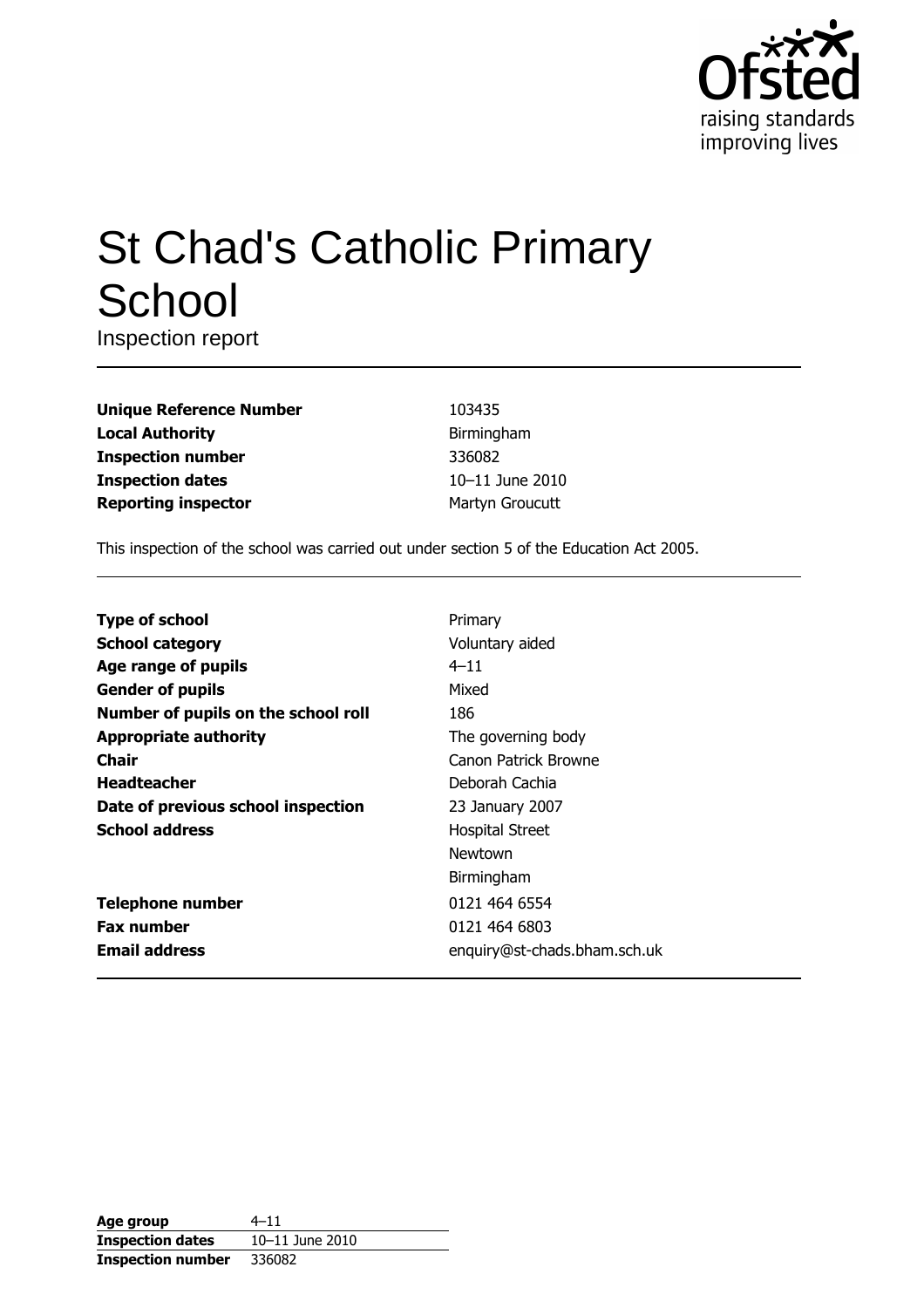The Office for Standards in Education, Children's Services and Skills (Ofsted) regulates and inspects to achieve excellence in the care of children and young people, and in education and skills for learners of all ages. It regulates and inspects childcare and children's social care, and inspects the Children and Family Court Advisory Support Service (Cafcass), schools, colleges, initial teacher training, work-based learning and skills training, adult and community learning, and education and training in prisons and other secure establishments. It rates council children's services, and inspects services for looked after children, safequarding and child protection.

Further copies of this report are obtainable from the school. Under the Education Act 2005, the school must provide a copy of this report free of charge to certain categories of people. A charge not exceeding the full cost of reproduction may be made for any other copies supplied.

If you would like a copy of this document in a different format, such as large print or Braille, please telephone 08456 404045, or email enquiries@ofsted.gov.uk.

You may copy all or parts of this document for non-commercial educational purposes, as long as you give details of the source and date of publication and do not alter the documentation in any way.

Royal Exchange Buildings St Ann's Square Manchester M2 7LA T: 08456 404045 Textphone: 0161 618 8524 E: enquiries@ofsted.gov.uk W: www.ofsted.gov.uk © Crown copyright 2010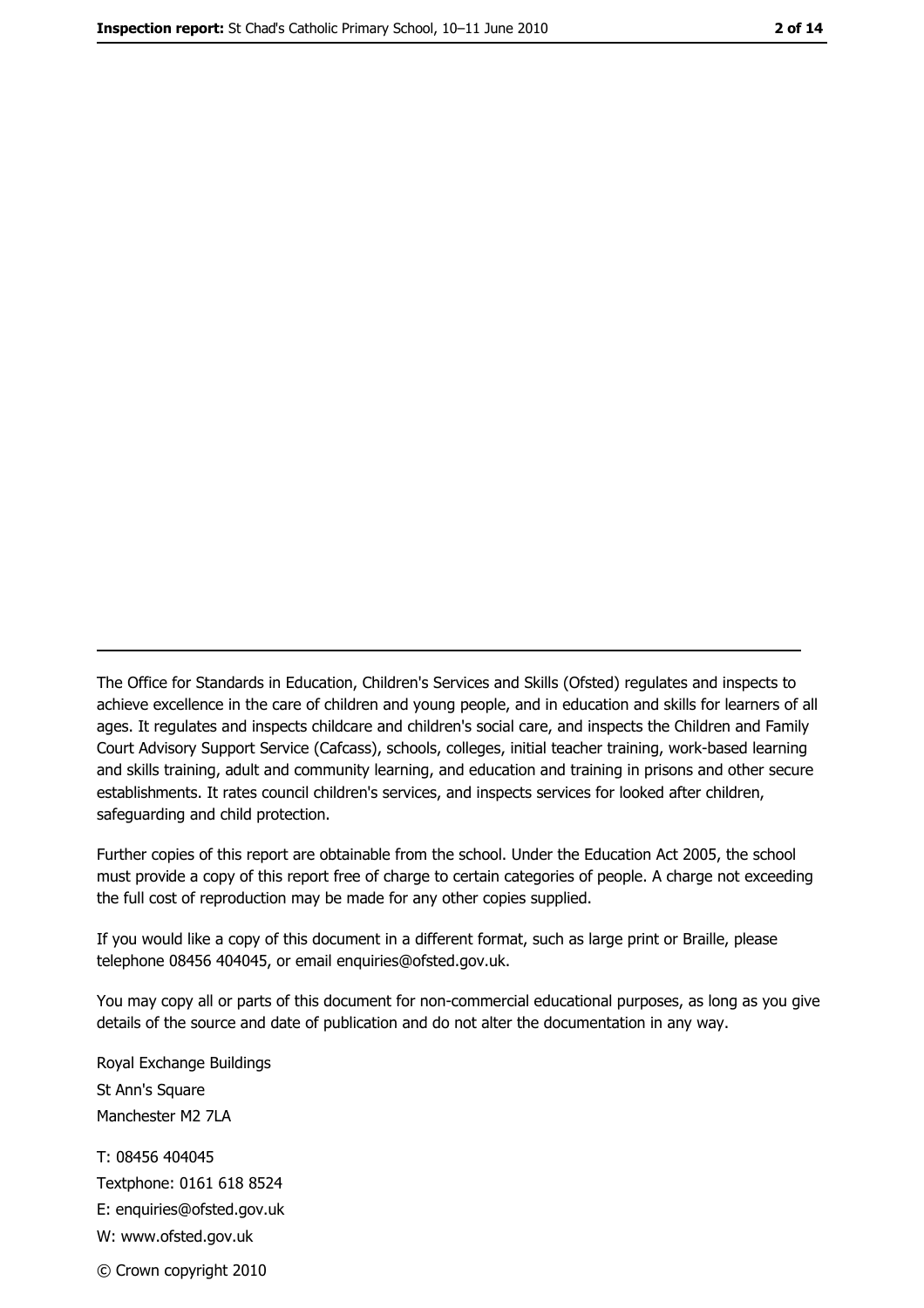# **Introduction**

This inspection was carried out by three additional inspectors. A total of nine lessons taught by seven teachers were seen. Inspectors observed the school's work, and looked at pupils' written work, curriculum planning and minutes of governing body meetings. Published policies and procedures were scrutinised, including those for the safeguarding of pupils. Meetings and discussions were held with school leaders, the school improvement partner and pupils, together with a telephone interview with the chair of governors who was abroad during the inspection. A total of 86 parental questionnaires were analysed, together with 11 from staff and 92 from pupils.

The inspection team reviewed many aspects of the school's work. It looked in detail at the following:

- the effectiveness of the school in meeting the needs of the growing numbers of  $\blacksquare$ pupils who enter the school speaking little or no English
- the impact of initiatives to promote community cohesion  $\blacksquare$
- how the school maximises the academic potential of all pupils, whatever their  $\blacksquare$ academic ability
- the effectiveness of the Early Years Foundation Stage in preparing pupils for formal  $\blacksquare$ education while supporting language, social and emotional needs.

# Information about the school

St Chad's is a small Primary school. The percentage of pupils from minority ethnic groups and who speak English as an additional language are well above the national average. Increasing numbers of pupils are from families who are refugees or asylum seekers. The proportion of pupils with special educational needs and/or disabilities is broadly in line with other schools. The proportion of pupils entitled to free school meals is well above the national average.

The headteacher has been in post, first as acting headteacher and then as the substantive post holder, since February 2010.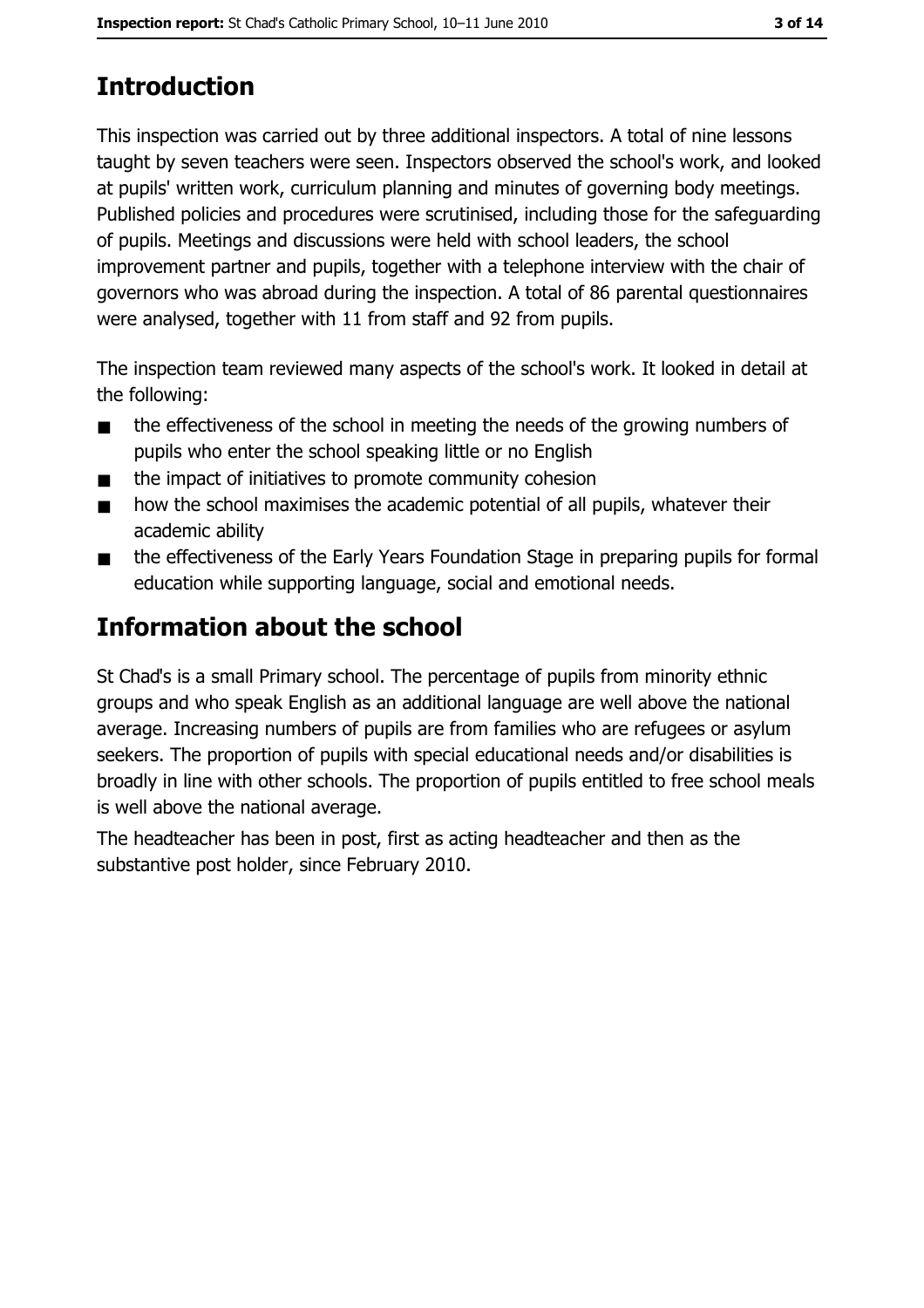# **Inspection judgements**

# Overall effectiveness: how good is the school?

## The school's capacity for sustained improvement

# **Main findings**

This is a satisfactory school that has recently gone through its first change of headteacher for over 20 years. The new headteacher has a clear vision for taking the school forward and is being given good support by the governing body to achieve this. Wider leadership is not well-developed and subject coordinators have had limited time and opportunity to develop their roles. The performance management and professional development of staff have not always been focussed on raising standards and achievement in the past, but this is changing now. The school faces challenges in meeting the needs of a changing population, perhaps most noticeably in the rise in numbers of asylum seekers and refugees. Stemming in part from its very strong Catholic ethos the school has ensured that all pupils are given equal opportunities to achieve success. Its pupils are therefore a happy and confident group who enjoy attending school. They care for each other well and show a good understanding of their Catholic faith, although their knowledge of other faiths and communities is rather limited.

Since the last inspection children in the Reception class continue to do well and make good progress. The overall effectiveness of the Early Years Foundation Stage is limited because the outside area does not allow free flow between indoors and outdoors, and entry is not secure. Attainment in the rest of the school has shown slight overall decline. Progress in Key Stage 1 is satisfactory, but is sometimes restricted by insufficient challenge or pace in teaching. However, in Key Stage 2 there has been an improvement this year that has restored attainment to above the national average. Teaching is stronger in this Key Stage, where the teachers have greater experience and as a result achievement is better among the older pupils.

Teaching overall is satisfactory and teachers collect assessment information during the year to inform them about the progress of their pupils. Where teaching is less effective, particularly in Key Stage 1, it is usually because the level of challenge is insufficient, or the pupils do not fully understand what is required of them. There is also a lack of consistency in marking across the school. The best teaching demonstrates good pace and challenge so that pupils are stimulated to achieve their best. Marking does not always provide sufficient guidance on what pupils have to do in order to improve the quality of their work or show 'next steps' towards achieving targets. The curriculum has a clear focus on developing skills of literacy and numeracy, which provides good support for pupils, especially those for whom English is an additional language. Opportunities for cross-curricular or topic work are currently under-developed. Pupils with special educational needs and/or disabilities, and those from vulnerable circumstances, are given good support and this enables them to make progress in line with other pupils. Overall, pupils understand key issues concerning safety and they are encouraged to lead

| 3 |  |
|---|--|
| 3 |  |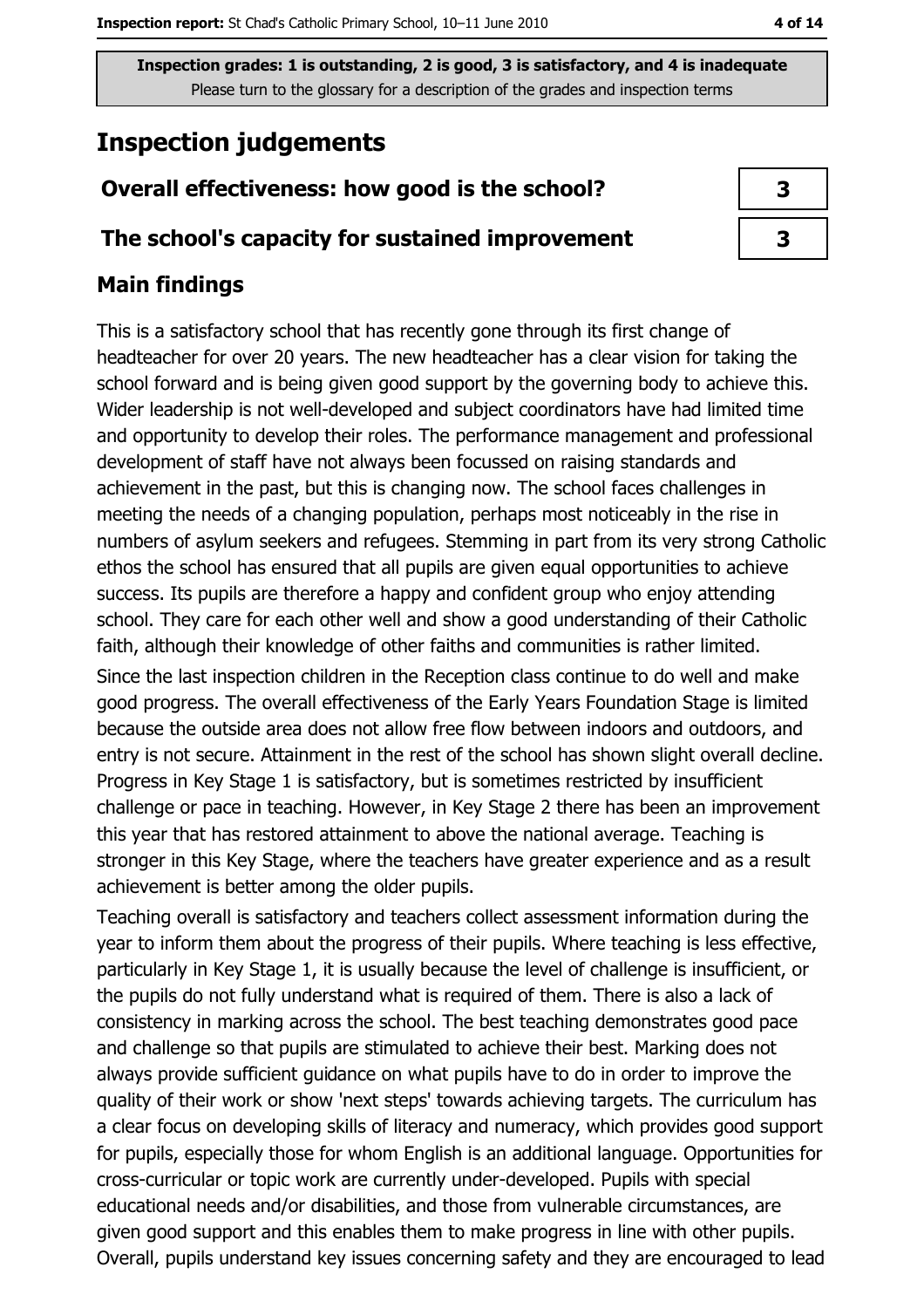healthy lifestyles. They are able to contribute to the life of the school in a variety of ways, but links with the local community are not well developed. Outcomes for individuals and groups of students are satisfactory overall. The increased focus on identifying areas of weakness and strengthening management systems, together with improving self evaluation and monitoring of teaching, means that there is satisfactory capacity for sustained improvement.

## What does the school need to do to improve further?

- Ensure members of the leadership team have clear roles, responsibilities and job  $\blacksquare$ descriptions.
- $\blacksquare$ Improve the progress of pupils, particularly in Key Stage 1, by ensuring:
	- challenge is high enough to enable them all to make the best possible progress
	- they understand tasks that are set and exactly what they are expected to learn  $\equiv$
	- marking makes clear the next steps to making work even better, especially in  $\equiv$ mathematics.
- Develop links between curriculum areas and extend topic approaches to learning.  $\blacksquare$
- Carry out an audit for community cohesion and use the information to plan opportunities to improve pupils' knowledge and understanding of other faiths and cultures.
- Increase the effectiveness of the Early Years Foundation Stage by providing a  $\blacksquare$ secure outside learning area with immediate access from the classroom.
- About 40% of the schools whose overall effectiveness is judged satisfactory may  $\blacksquare$ receive a monitoring visit by an Ofsted inspector before their next section 5 inspection.

# Outcomes for individuals and groups of pupils

Pupils enter the Reception class with skills and experiences below, and often well below, those expected for their age. As a result of effective teaching they make good progress which enables them to enter Year 1 with standards that are broadly average. By the end of Year 2 they remain broadly average. Attainment in Key Stage 1 has been falling over the last three vears and the school's own data suggests that this pattern has not been reversed during this school year. By the end of Year 6 attainment has been stronger in English, where it is has been above average, than in mathematics and science. The school's data shows that in the current Year 6 the overall slight decline in attainment of recent years has been reversed and is now above the national average in all the core subjects. This is reflected in the progress and the pupils' learning observed in lessons, which is better in the upper years. There are no significant differences in the progress made by different groups of pupils, a significant achievement in a school where so many pupils speak English as an additional language and arrive with little or no English.

Achievement is satisfactory and where the teaching is more effective pupils do well in a range of subjects. This enables them to acquire knowledge and understanding, and to

3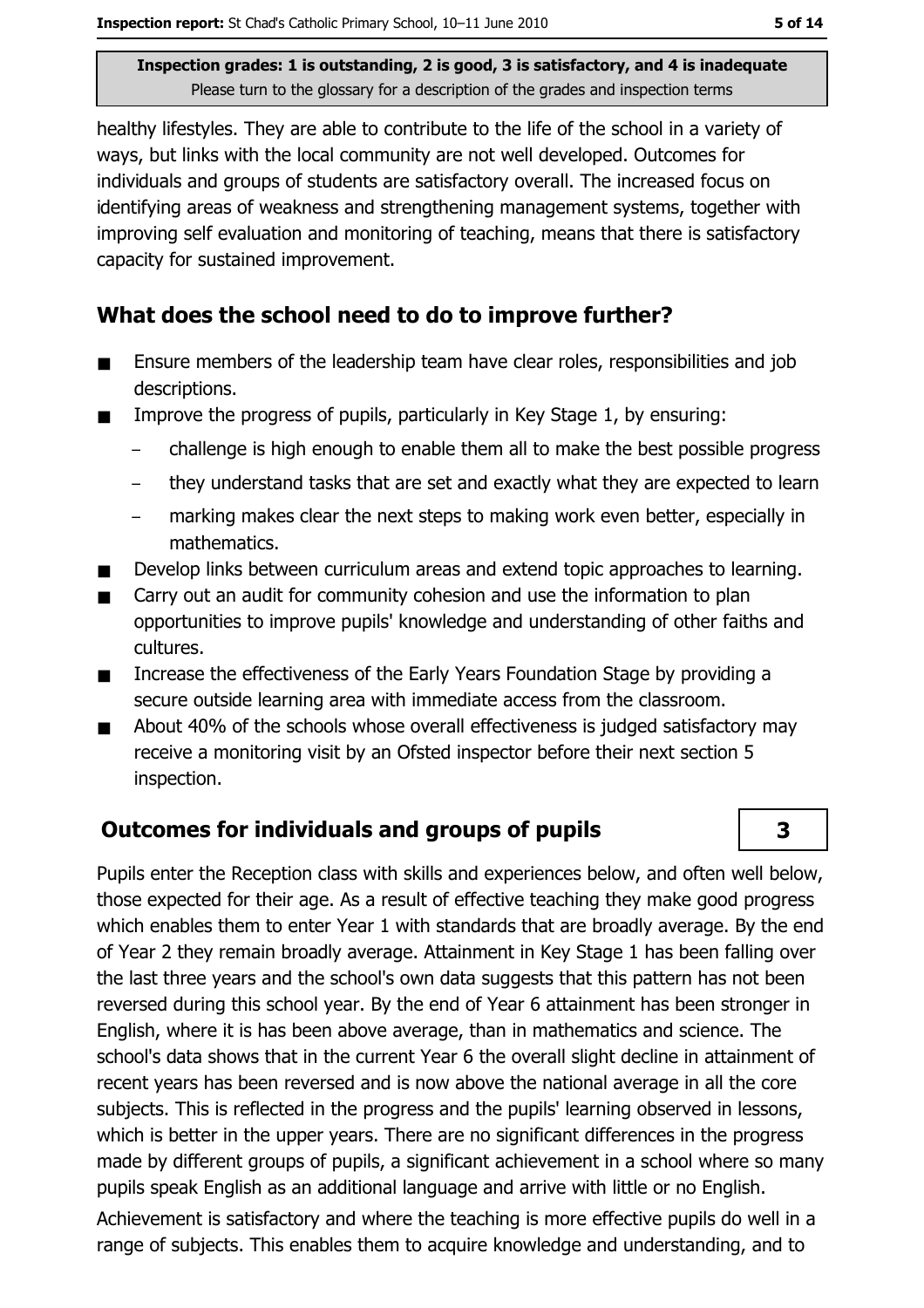make the sort of progress that would be expected given their starting points. Good support for pupils with special educational needs and/or disabilities and those from vulnerable circumstances, particularly by the learning mentor, enables them to make progress at the same rate as others. When pupils are given opportunities to work in groups and undertake individual research, such as was seen in a Year 5 mathematics lesson on probability, they can make good progress. At the moment such opportunities, especially in Key Stage 2, are rather limited.

Pupils say that they feel safe in school and they get on together very well. They enjoy school and attendance is average. Behaviour is good, although when teaching fails to stimulate pupils, there is some minor disruption. Healthy lifestyles are encouraged, for example through a range of sporting opportunities and through opportunities to grow fresh vegetables in the school allotment. This encouragement also extends to supporting the emotional health and well-being of the increasing numbers whose families are refugees or asylum seekers. Pupils' contribution to the school and wider community is good, although they lack opportunities to develop a wider understanding of other cultures. Opportunities to develop skills to support future economic well-being are satisfactory. While spiritual, moral, social and economic development is satisfactory overall, there is excellent spiritual development and understanding of the Catholic faith, well supported by the prayer room and prayer garden.

| Pupils' achievement and the extent to which they enjoy their learning                                                     |                |  |
|---------------------------------------------------------------------------------------------------------------------------|----------------|--|
| Taking into account:<br>Pupils' attainment <sup>1</sup>                                                                   | 3              |  |
| The quality of pupils' learning and their progress                                                                        | 3              |  |
| The quality of learning for pupils with special educational needs and/or<br>disabilities and their progress               | 3              |  |
| The extent to which pupils feel safe                                                                                      | $\overline{2}$ |  |
| <b>Pupils' behaviour</b>                                                                                                  |                |  |
| The extent to which pupils adopt healthy lifestyles                                                                       |                |  |
| The extent to which pupils contribute to the school and wider community                                                   |                |  |
| The extent to which pupils develop workplace and other skills that will<br>contribute to their future economic well-being |                |  |
| Taking into account:<br>Pupils' attendance <sup>1</sup>                                                                   | 3              |  |

These are the grades for pupils' outcomes

The grades for attainment and attendance are: 1 is high; 2 is above average; 3 is broadly average; and 4 is low.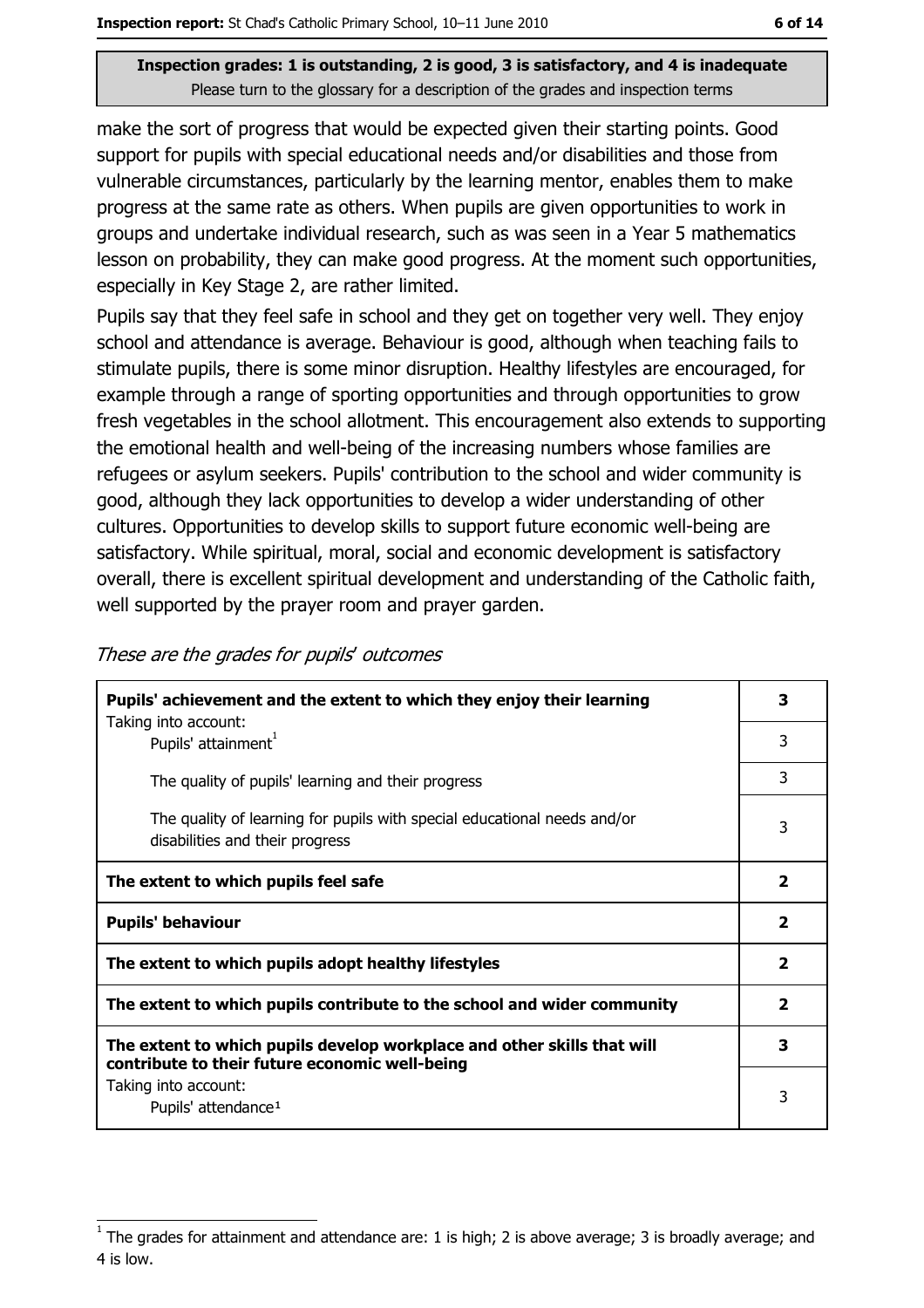The extent of pupils' spiritual, moral, social and cultural development

 $\overline{\mathbf{3}}$ 

## How effective is the provision?

There are generally good relationships between pupils and teachers, so that pupils develop good attitudes to their work and behave well. Teachers show secure subject knowledge. Teaching is satisfactory at Key Stage 1 and usually good in Key Stage 2 where the teachers are more experienced in their roles. Pupils therefore demonstrate more effective learning and progress in these years. Effective deployment of teaching assistants ensures that pupils with special educational needs and/or disabilities are able to make progress in line with their peers. The consistent use of learning objectives in effective lessons means that pupils know what they are going to learn. Assessment is undertaken regularly and used to match tasks to different learning needs in lessons, so that pupils of all abilities can make at least satisfactory progress. However, across the school marking is inconsistent and does not always show pupils their next steps of development, particularly in mathematics. The level of challenge is not always high enough to ensure that all pupils are making consistently good progress and maximising their abilities.

The curriculum is strong in religious education, information and communication technology (ICT) and modern foreign languages. Learning is enriched through a number of clubs, by visitors who come into school and opportunities for trips. Gifted and talented pupils are given opportunities to achieve. While there are occasional opportunities to develop themes that support links between different subjects, such as the current football World Cup, these are not yet embedded across the whole curriculum. Teachers use ICT effectively to support learning in all curriculum areas throughout the school, but do not maximise its use in developing topic work.

Care, guidance and support are good. A particular strength is the support for pupils who might be vulnerable. Pupils who are looked after are well supported and safeguarding procedures are effective. The strong Catholic ethos of care and consideration for others encourages pupils to demonstrate good personal development, such as attitudes, self-esteem and confidence, which impacts positively on the quality of their academic learning.

| The quality of teaching                                                                                    |  |  |
|------------------------------------------------------------------------------------------------------------|--|--|
| Taking into account:<br>The use of assessment to support learning                                          |  |  |
| The extent to which the curriculum meets pupils' needs, including, where<br>relevant, through partnerships |  |  |
| The effectiveness of care, guidance and support                                                            |  |  |

These are the grades for the quality of provision

#### How effective are leadership and management?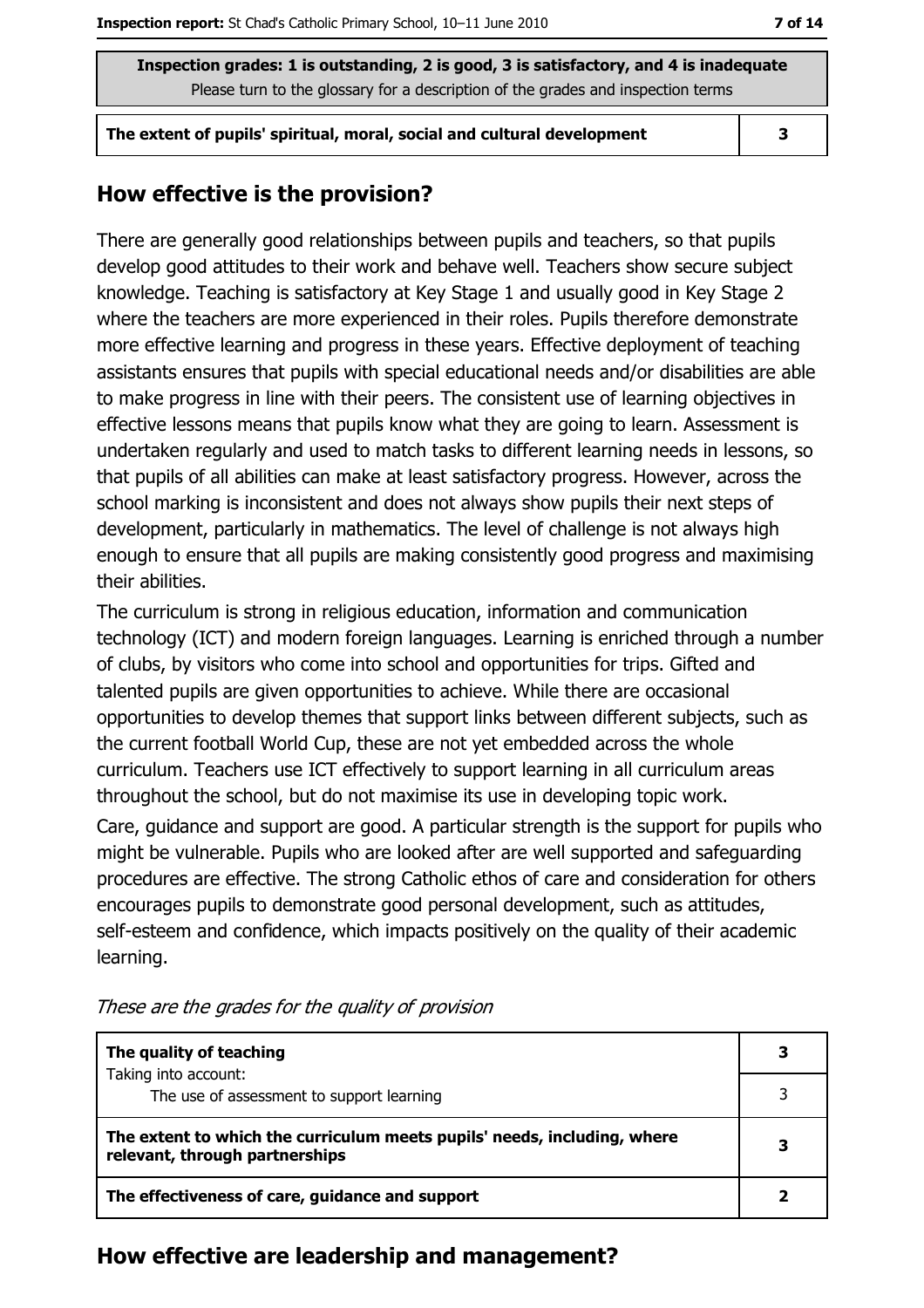The new headteacher is providing clear and effective leadership, identifying priorities for school improvement. She has developed a very good working relationship with the deputy. There is currently a lack of clarity in the roles and responsibilities of the wider senior leadership team for embedding ambition and driving improvement, which have not been well developed in the past. Subject coordinators have had limited time to carry out their roles, such as the monitoring of pupils' progress and support for teaching colleagues. Procedures for the performance management and professional development of teachers have not been well-developed. Governors, under the clear leadership of the chair, support the school and demonstrate a desire to support school development. The school's engagement with parents is satisfactory and the new headteacher is building strong links with all parents.

A variety of partnerships within the church and the local community supports the school, although the role of the school in developing community cohesion is not well developed. In part this was because the school had not carried out its duty to undertake an audit of its local community. Pupils, for example, have a very limited understanding of the other faiths that are represented. Within school there is good equality of opportunity. Pupils in vulnerable circumstances, including children who are looked after by the local authority and those who arrive with very limited English, and those with special educational needs and/or disabilities, are given good support and therefore make good progress. Safeguarding arrangements are good and include good links with other agencies such as the local police which help reduce risks to pupils. Because outcomes for individuals and groups of pupils are satisfactory and resources are focussed on meeting the needs of pupils, the school offers satisfactory value for money.

| The effectiveness of leadership and management in embedding ambition and<br>driving improvement                                                                     |                         |  |  |  |
|---------------------------------------------------------------------------------------------------------------------------------------------------------------------|-------------------------|--|--|--|
| Taking into account:<br>The leadership and management of teaching and learning                                                                                      | 3                       |  |  |  |
| The effectiveness of the governing body in challenging and supporting the<br>school so that weaknesses are tackled decisively and statutory responsibilities<br>met | 3                       |  |  |  |
| The effectiveness of the school's engagement with parents and carers                                                                                                | 3                       |  |  |  |
| The effectiveness of partnerships in promoting learning and well-being                                                                                              | 3                       |  |  |  |
| The effectiveness with which the school promotes equality of opportunity and<br>tackles discrimination                                                              | $\mathbf{2}$            |  |  |  |
| The effectiveness of safeguarding procedures                                                                                                                        | $\overline{\mathbf{2}}$ |  |  |  |
| The effectiveness with which the school promotes community cohesion                                                                                                 | 3                       |  |  |  |
| The effectiveness with which the school deploys resources to achieve<br>value for money                                                                             | 3                       |  |  |  |

#### These are the grades for leadership and management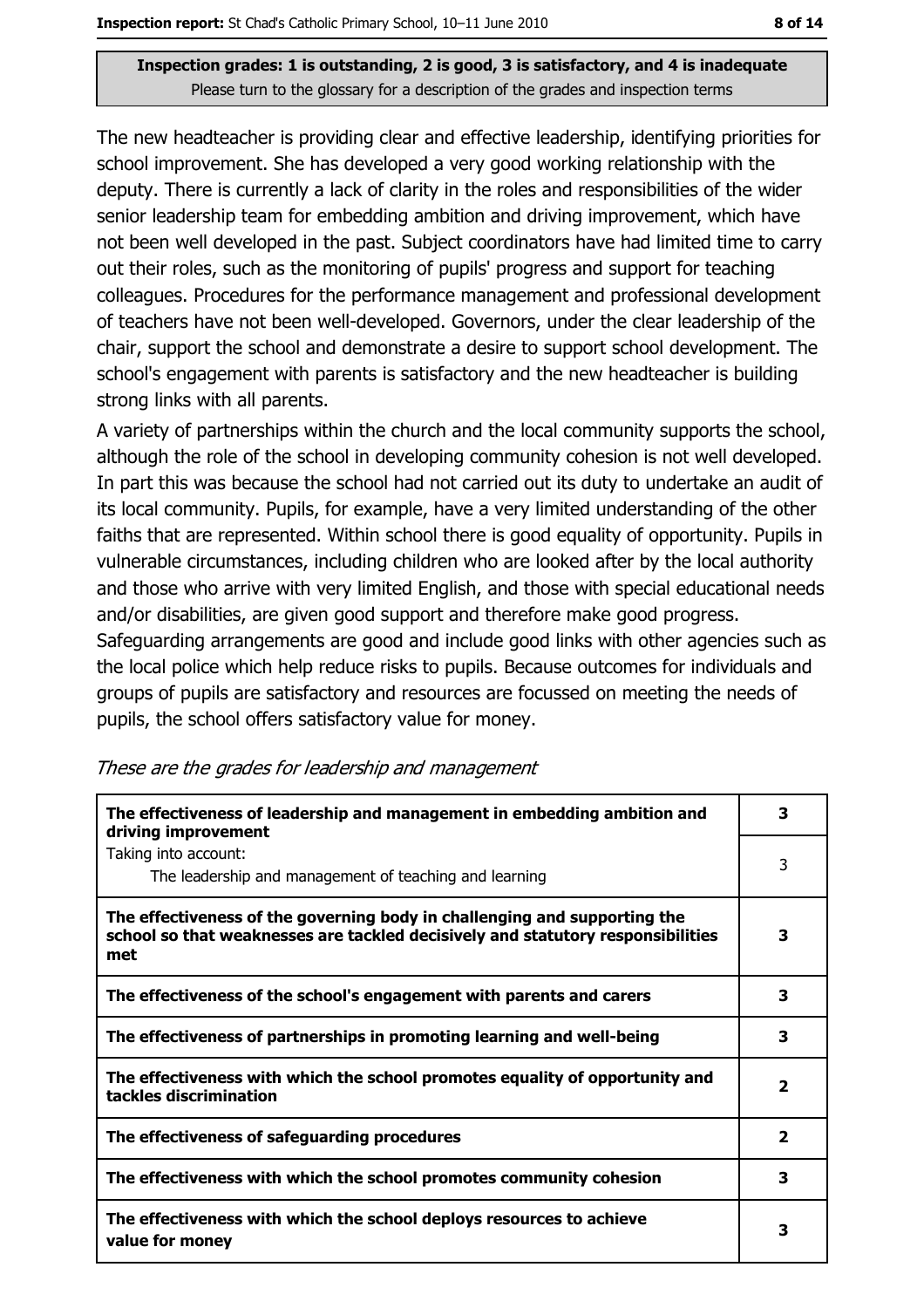## **Early Years Foundation Stage**

Children make good progress in all the areas of learning and develop good personal qualities. They play well together, enjoy their learning and grow in confidence. Their behaviour is very good and they keep themselves and others safe. Support for pupils with special educational needs and/or disablities is good and those who are potentially gifted or talented are identified and supported. The teacher and teaching assistant work together effectively to support a range of exciting and stimulating activities for the children, which are both adult and child initiated. The classroom is a stimulating environment, but the fact that there is currently no direct access to a secure outside area limits the overall effectiveness of provision. Staff compensate by making the most of the classroom to create a variety of different areas, but it means that provision overall is only satisfactory. Since the teacher is a newly qualified teacher she is not able to take responsibility for managing the provision, a task taken on by the headteacher. As this is only one of her whole-school responsibilities it means that the overall leadership of the Early Years Foundation Stage is satisfactory.

| These are the grades for the Early Years Foundation Stage |  |  |  |
|-----------------------------------------------------------|--|--|--|
|                                                           |  |  |  |

| <b>Overall effectiveness of the Early Years Foundation Stage</b>                             |   |  |
|----------------------------------------------------------------------------------------------|---|--|
| Taking into account:<br>Outcomes for children in the Early Years Foundation Stage            |   |  |
| The quality of provision in the Early Years Foundation Stage                                 |   |  |
| The effectiveness of leadership and management of the Early Years<br><b>Foundation Stage</b> | 3 |  |

## **Views of parents and carers**

Replies to the majority of questions indicate good support for the school, but there are three areas where a few parents expressed concerns - behaviour, listening to parents and school leadership. The inspectors found that behaviour is generally very good, except in a few lessons. The new headteacher is working hard to get to know parents and concerns should diminish. Concern over the effectiveness of leadership reflects the recent change in headteacher. Inspectors found that the new headteacher is providing effective leadership.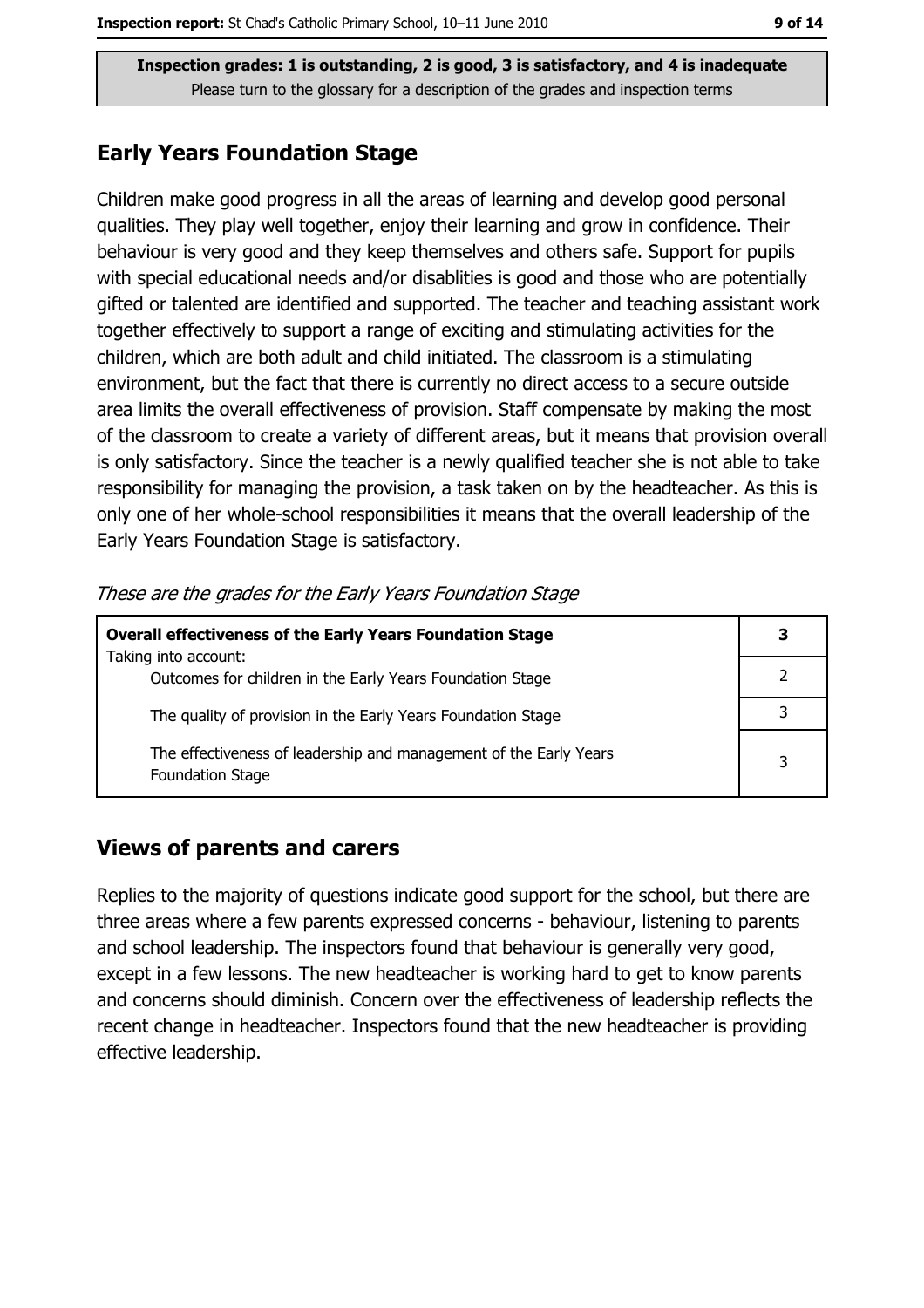#### Responses from parents and carers to Ofsted's questionnaire

Ofsted invited all the registered parents and carers of pupils registered at St Chad's Catholic Primary School to complete a questionnaire about their views of the school.

In the questionnaire, parents and carers were asked to record how strongly they agreed with 13 statements about the school. The inspection team received 86 completed questionnaires by the end of the on-site inspection. In total, there are 186 pupils registered at the school.

| <b>Statements</b>                                                                                                                                                                                                                                       | <b>Strongly</b><br><b>Agree</b> |               | <b>Strongly</b><br><b>Disagree</b><br><b>Agree</b><br>disagree |               |                |                |                |                |
|---------------------------------------------------------------------------------------------------------------------------------------------------------------------------------------------------------------------------------------------------------|---------------------------------|---------------|----------------------------------------------------------------|---------------|----------------|----------------|----------------|----------------|
|                                                                                                                                                                                                                                                         | <b>Total</b>                    | $\frac{1}{2}$ | <b>Total</b>                                                   | $\frac{0}{0}$ | <b>Total</b>   | $\frac{0}{0}$  | <b>Total</b>   | $\frac{0}{0}$  |
| My child enjoys school                                                                                                                                                                                                                                  | 47                              | 55            | 35                                                             | 41            | $\overline{2}$ | $\overline{2}$ | 1              | $\mathbf{1}$   |
| The school keeps my child<br>safe                                                                                                                                                                                                                       | 43                              | 62            | 32                                                             | 37            | $\mathbf 0$    | 0              | 1              | $\mathbf{1}$   |
| The school informs me<br>about my child's progress                                                                                                                                                                                                      | 42                              | 49            | 42                                                             | 49            | $\mathbf{1}$   | $\mathbf{1}$   | 1              | $\mathbf{1}$   |
| My child is making enough<br>progress at this school                                                                                                                                                                                                    | 45                              | 52            | 36                                                             | 42            | 3              | 3              | 1              | $\mathbf{1}$   |
| The teaching is good at this<br>school                                                                                                                                                                                                                  | 47                              | 55            | 36                                                             | 42            | 1              | $\mathbf{1}$   | 1              | $\mathbf{1}$   |
| The school helps me to<br>support my child's learning                                                                                                                                                                                                   | 35                              | 41            | 44                                                             | 51            | 3              | 3              | $\mathbf{1}$   | $\mathbf{1}$   |
| The school helps my child to<br>have a healthy lifestyle                                                                                                                                                                                                | 37                              | 43            | 47                                                             | 55            | $\mathbf 0$    | 0              | 1              | $\mathbf{1}$   |
| The school makes sure that<br>my child is well prepared for<br>the future (for example<br>changing year group,<br>changing school, and for<br>children who are finishing<br>school, entering further or<br>higher education, or<br>entering employment) | 34                              | 40            | 37                                                             | 43            | $\overline{4}$ | 5              | 0              | $\mathbf 0$    |
| The school meets my child's<br>particular needs                                                                                                                                                                                                         | 40                              | 47            | 37                                                             | 43            | 4              | 5              | 1              | $\mathbf{1}$   |
| The school deals effectively<br>with unacceptable behaviour                                                                                                                                                                                             | 35                              | 41            | 38                                                             | 44            | $\overline{7}$ | 8              | 4              | 5              |
| The school takes account of<br>my suggestions and<br>concerns                                                                                                                                                                                           | 27                              | 31            | 42                                                             | 49            | 7              | 8              | 1              | $\mathbf{1}$   |
| The school is led and<br>managed effectively                                                                                                                                                                                                            | 31                              | 36            | 36                                                             | 42            | 5              | 6              | $\overline{7}$ | 8              |
| Overall, I am happy with my<br>child's experience at this<br>school                                                                                                                                                                                     | 47                              | 55            | 30                                                             | 35            | 5              | 6              | 1              | $\overline{2}$ |

The table above summarises the responses that parents and carers made to each statement. The percentages indicate the proportion of parents and carers giving that response out of the total number of completed questionnaires. Where one or more parents and carers chose not to answer a particular question, the percentages will not add up to 100%.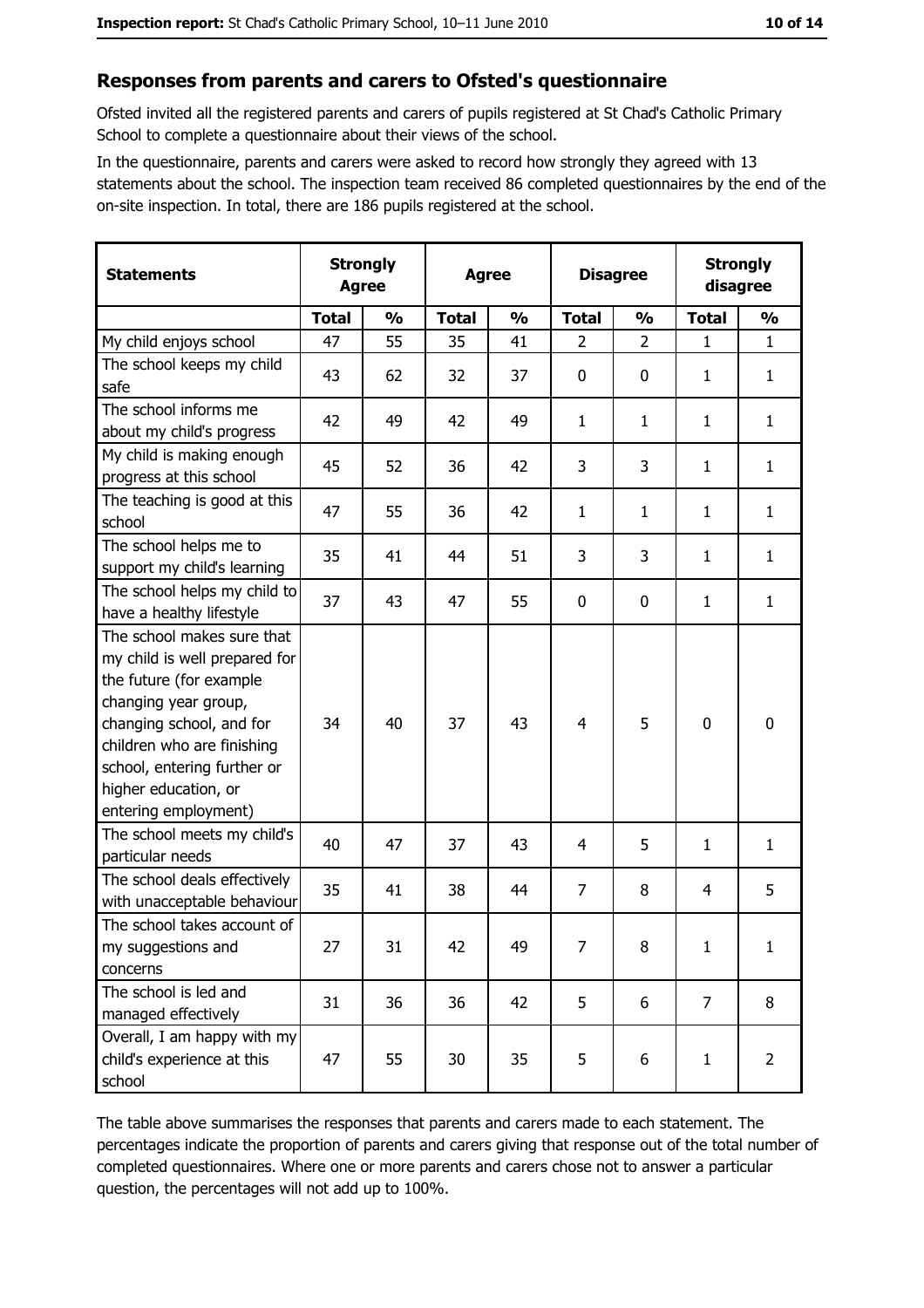# Glossary

| Grade   | <b>Judgement</b> | <b>Description</b>                                                                                                                                                                                                               |
|---------|------------------|----------------------------------------------------------------------------------------------------------------------------------------------------------------------------------------------------------------------------------|
| Grade 1 | Outstanding      | These features are highly effective. An oustanding<br>school provides exceptionally well for its pupils' needs.                                                                                                                  |
| Grade 2 | Good             | These are very positive features of a school. A school<br>that is good is serving its pupils well.                                                                                                                               |
| Grade 3 | Satisfactory     | These features are of reasonable quality. A satisfactory<br>school is providing adequately for its pupils.                                                                                                                       |
| Grade 4 | Inadequate       | These features are not of an acceptable standard. An<br>inadequate school needs to make significant<br>improvement in order to meet the needs of its pupils.<br>Ofsted inspectors will make further visits until it<br>improves. |

# What inspection judgements mean

## **Overall effectiveness of schools**

|                       | Overall effectiveness judgement (percentage of<br>schools) |                                                  |    |    |  |  |  |  |  |
|-----------------------|------------------------------------------------------------|--------------------------------------------------|----|----|--|--|--|--|--|
| <b>Type of school</b> | <b>Outstanding</b>                                         | Good<br><b>Satisfactory</b><br><b>Inadequate</b> |    |    |  |  |  |  |  |
| Nursery schools       | 51                                                         | 45                                               | 0  | 4  |  |  |  |  |  |
| Primary schools       | 6                                                          | 41                                               | 42 | 10 |  |  |  |  |  |
| Secondary schools     | 8                                                          | 34                                               | 44 | 14 |  |  |  |  |  |
| Sixth forms           | 10                                                         | 37                                               | 50 | 3  |  |  |  |  |  |
| Special schools       | 32                                                         | 38                                               | 25 | 5  |  |  |  |  |  |
| Pupil referral units  | 12                                                         | 43                                               | 31 | 14 |  |  |  |  |  |
| All schools           | 9                                                          | 40                                               | 40 | 10 |  |  |  |  |  |

New school inspection arrangements were introduced on 1 September 2009. This means that inspectors now make some additional judgements that were not made previously.

The data in the table above is for the period 1 September to 31 December 2009 and is the most recently published data available (see www.ofsted.gov.uk). Please note that the sample of schools inspected during the autumn term 2009 was not representative of all schools nationally, as weaker schools are inspected more frequently than good or outstanding schools.

Percentages are rounded and do not always add exactly to 100. Secondary school figures include those that have sixth forms, and sixth form figures include only the data specifically for sixth form inspection judgements.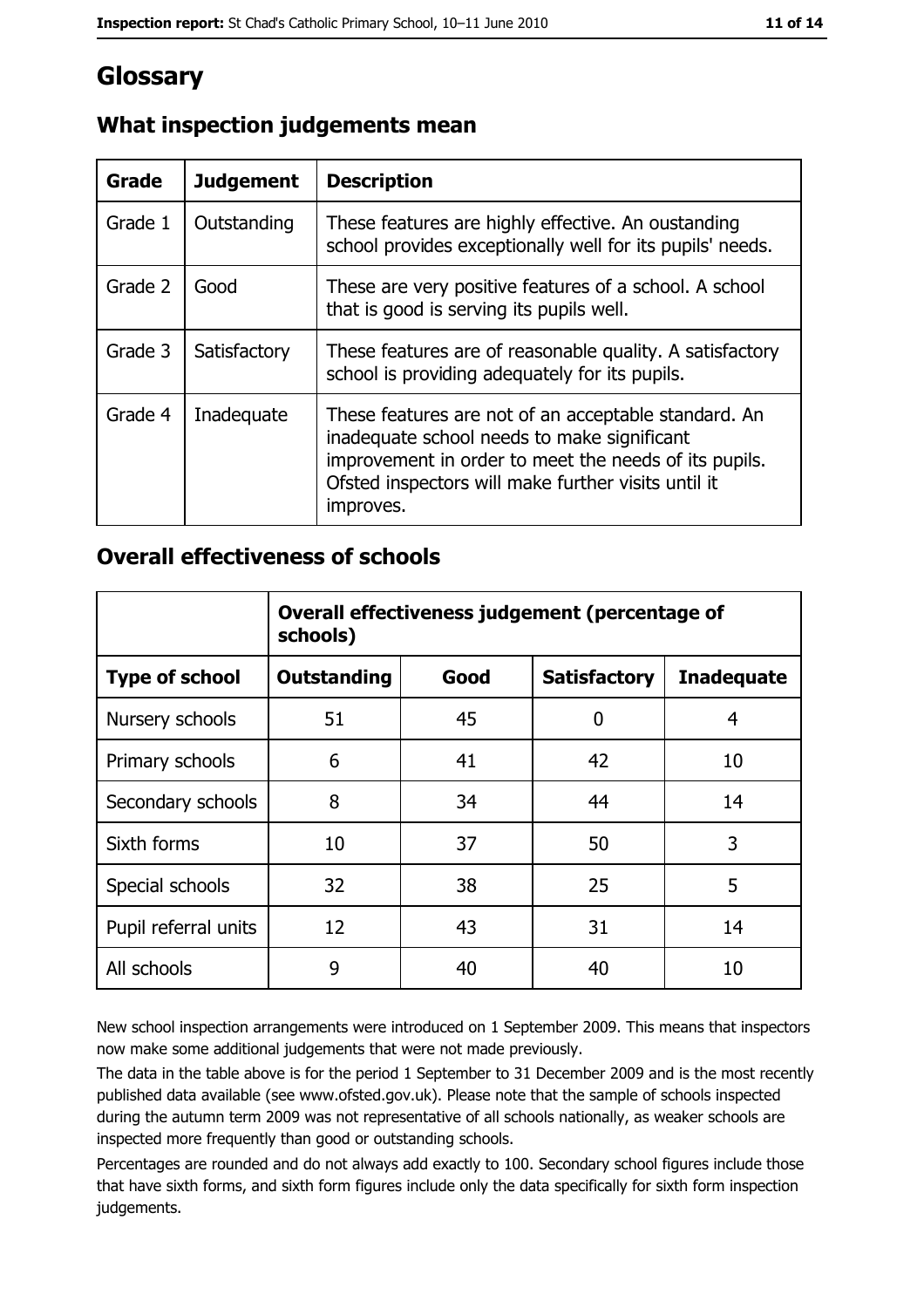# **Common terminology used by inspectors**

| Achievement:                  | the progress and success of a pupil in<br>their learning, development or training.                                                                                                                                                                                                                           |
|-------------------------------|--------------------------------------------------------------------------------------------------------------------------------------------------------------------------------------------------------------------------------------------------------------------------------------------------------------|
| Attainment:                   | the standard of the pupils' work shown by<br>test and examination results and in<br>lessons.                                                                                                                                                                                                                 |
| Capacity to improve:          | the proven ability of the school to<br>continue improving. Inspectors base this<br>judgement on what the school has<br>accomplished so far and on the quality of<br>its systems to maintain improvement.                                                                                                     |
| Leadership and management:    | the contribution of all the staff with<br>responsibilities, not just the headteacher,<br>to identifying priorities, directing and<br>motivating staff and running the school.                                                                                                                                |
| Learning:                     | how well pupils acquire knowledge,<br>develop their understanding, learn and<br>practise skills and are developing their<br>competence as learners.                                                                                                                                                          |
| <b>Overall effectiveness:</b> | inspectors form a judgement on a school's<br>overall effectiveness based on the findings<br>from their inspection of the school. The<br>following judgements, in particular,<br>influence what the overall effectiveness<br>judgement will be.                                                               |
|                               | The school's capacity for sustained<br>improvement.<br>Outcomes for individuals and groups<br>of pupils.<br>The quality of teaching.<br>The extent to which the curriculum<br>meets pupil's needs, including where<br>relevant, through partnerships.<br>The effectiveness of care, guidance<br>and support. |
| Progress:                     | the rate at which pupils are learning in<br>lessons and over longer periods of time. It<br>is often measured by comparing the<br>pupils' attainment at the end of a key<br>stage with their attainment when they<br>started.                                                                                 |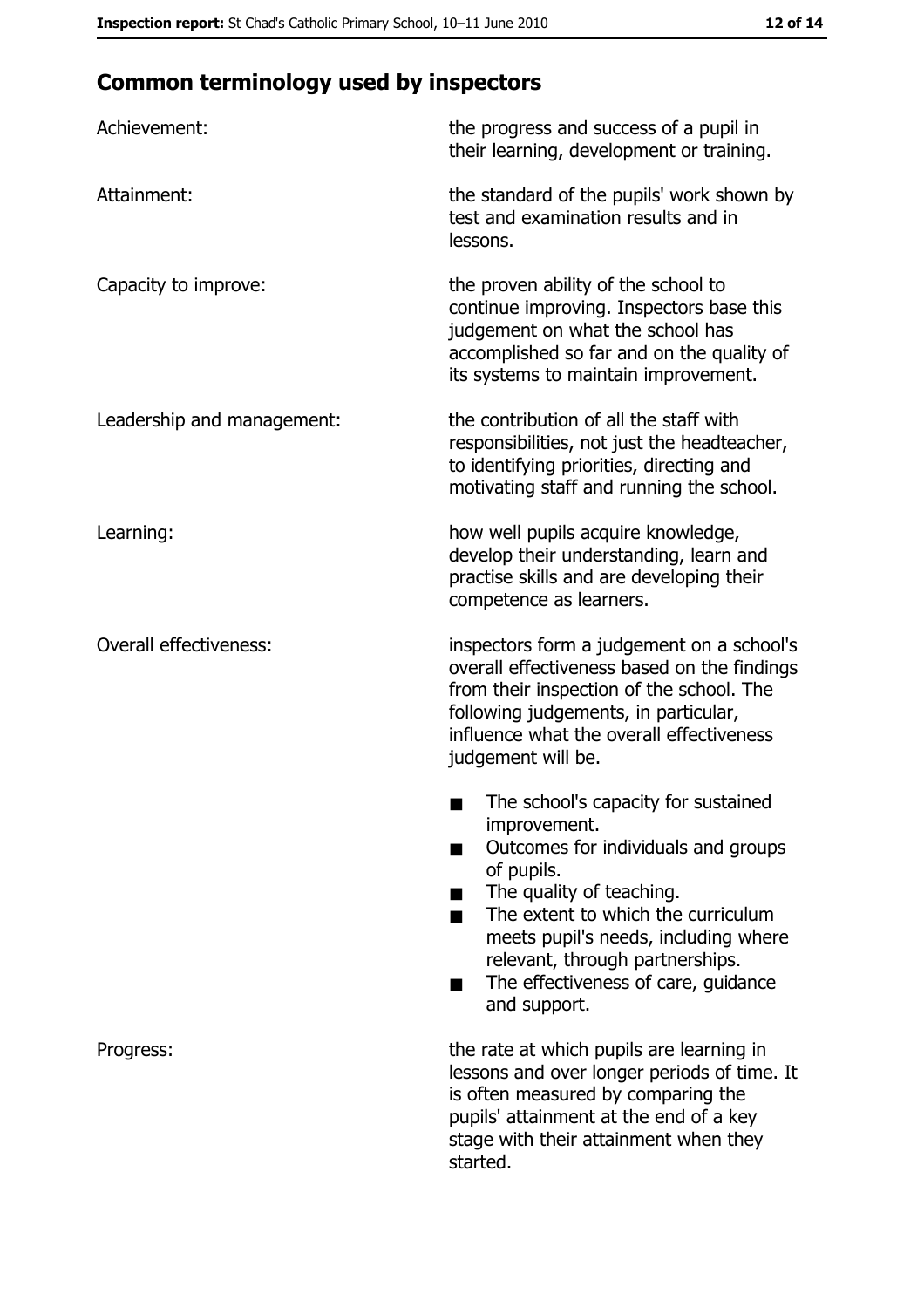This letter is provided for the school, parents and carers to share with their children. It describes Ofsted's main findings from the inspection of their school.



14 June 2010

**Dear Pupils** 

Inspection of St Chad's Catholic Primary School, Birmingham, B19 3XD

I would like to thank you for the very warm welcome that you gave me and the other inspectors when we visited your school. We were very impressed by the way in which you get on together so well and your enjoyment of school. Your behaviour is generally good, your Catholic faith is obviously very important and you show a good understanding, but you do not have such a good understanding of other faiths and communities.

We found that the children in the Reception class get off to a good start and make good progress. Standards in Years 1 to 6 have varied in recent years and have gone down slightly, but this year's Year 6 pupils have shown good achievement and better attainment. Generally we found that you make better progress in Key Stage 2, where you are more challenged to do your best. The school is helping you improve your literacy and numeracy, but you do not get so many opportunities to practise these in different subjects or to do project work.

In order to help you achieve your very best, we have asked the school to do a few things including:

- ensuring that teachers in the senior leadership team have clear roles  $\blacksquare$
- ensuring that there is always high challenge to make sure you achieve your very best, especially in Key Stage 1
- looking for ways in which you can see the links between subjects and opportunities  $\blacksquare$ to do more project work
- helping the youngest by creating a new outside learning area immediately next to the Reception classroom.

You can play a full part in helping your school become even better by always doing your best and supporting your teachers.

Yours sincerely

Martyn Groucutt

Lead inspector